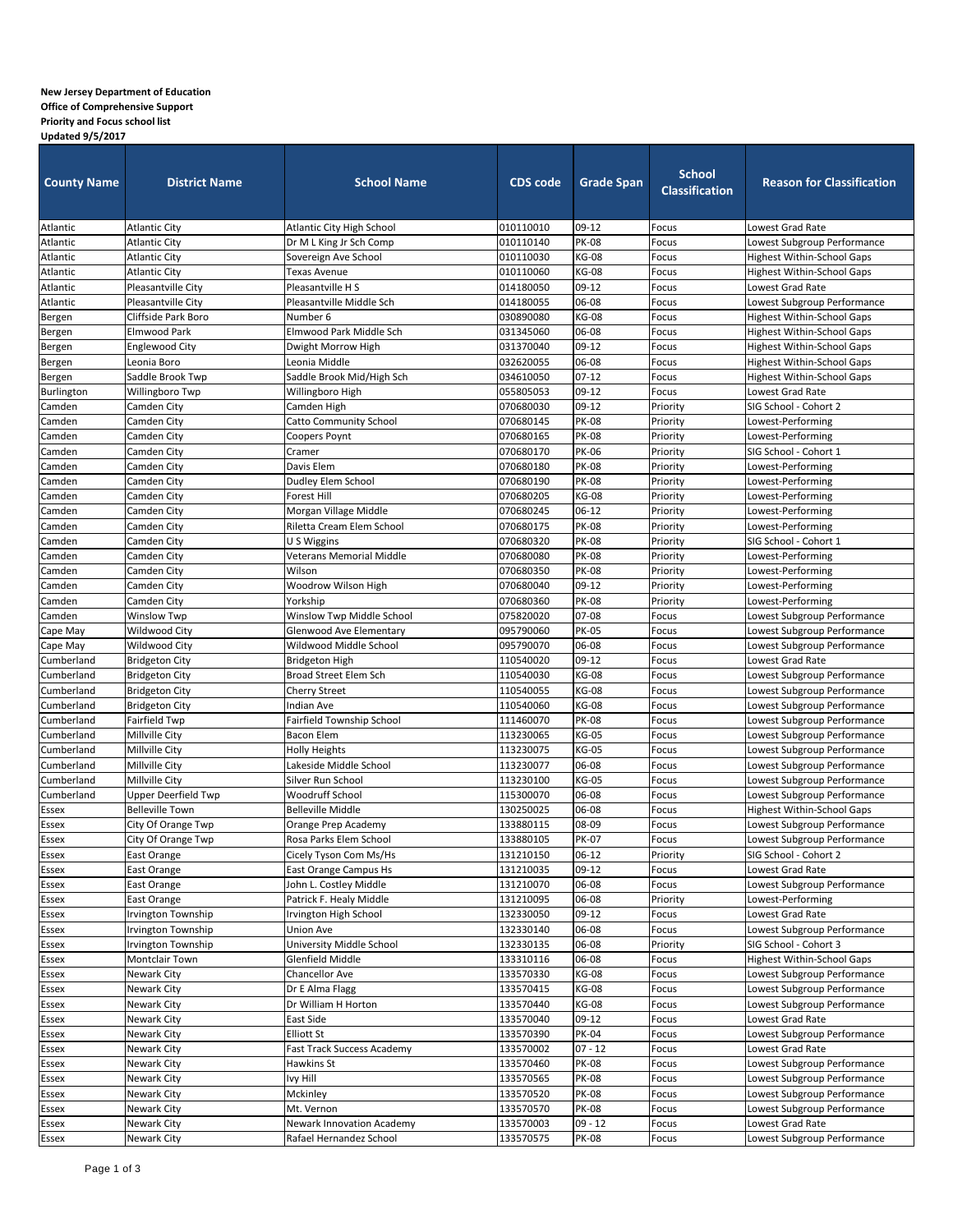| <b>School</b><br><b>School Name</b><br><b>CDS code</b><br><b>Grade Span</b><br><b>County Name</b><br><b>District Name</b><br><b>Classification</b> | <b>Reason for Classification</b>  |
|----------------------------------------------------------------------------------------------------------------------------------------------------|-----------------------------------|
| <b>KG-08</b><br>Newark City<br>133570670<br><b>Essex</b><br>South Seventeenth St<br>Focus                                                          | Lowest Subgroup Performance       |
| <b>PK-08</b><br>Newark City<br>133570710<br>Essex<br><b>Sussex Ave</b><br>Focus                                                                    | Lowest Subgroup Performance       |
| <b>KG-08</b><br>Newark City<br>Priority<br><b>Essex</b><br>Avon Ave<br>133570220                                                                   | SIG School - Cohort 2             |
| 09-12<br>Newark City<br>133570020<br>Priority<br>Essex<br>Barringer                                                                                | SIG School - Cohort 2             |
| <b>PK-08</b><br>Priority<br>Essex<br>Newark City<br><b>Belmont Runyon</b><br>133570225                                                             | Lowest-Performing                 |
| <b>PK-08</b><br>Essex<br>Newark City<br>Camden St<br>Priority<br>133570310                                                                         | Lowest-Performing                 |
| 09-12<br>Newark City<br>133570030<br>Priority<br>Essex<br>Central                                                                                  | SIG School - Cohort 1             |
| Essex<br><b>PK-08</b><br>Priority<br>Newark City<br>Dayton Elementary at Peshine Avenue<br>133570370                                               | SIG School - Cohort 1             |
| Essex<br><b>KG-08</b><br>Priority<br>Newark City<br>133570435<br>George Washington Carver                                                          | Lowest-Performing                 |
| <b>KG-08</b><br>Essex<br>Newark City<br><b>Hawthorne Ave</b><br>133570470<br>Priority                                                              | Lowest-Performing                 |
| <b>KG-09</b><br>Essex<br>Newark City<br>Louise A. Spencer/Miller St.<br>Priority<br>133570495                                                      | Lowest-Performing                 |
| Essex<br>09-12<br>Malcolm X Shabazz High<br>Priority<br>Newark City<br>133570050                                                                   | SIG School - Cohort 1             |
| <b>Newark Vocational HS</b><br>09-12<br>Priority<br>Essex<br>Newark City<br>133570045                                                              | SIG School - Cohort 1             |
| <b>PK-08</b><br>Essex<br>Newark City<br>Quitman Community School<br>133570605<br>Priority                                                          | Lowest-Performing                 |
| <b>PK-08</b><br>Essex<br>Newark City<br>Thirteenth Ave<br>133570715<br>Priority                                                                    | Lowest-Performing                 |
| Clinton<br><b>PK-05</b><br>Essex<br>South Orange-Maplewood<br>134900060<br>Focus                                                                   | Highest Within-School Gaps        |
| South Orange-Maplewood<br>06-08<br>Maplewood Middle<br>134900040<br>Essex<br>Focus                                                                 | <b>Highest Within-School Gaps</b> |
| 07-08<br>Gloucester<br>Glassboro<br>Glassboro Intermediate<br>151730078<br>Focus                                                                   | Lowest Subgroup Performance       |
| 07-08<br>152440060<br>Gloucester<br>Kingsway Regional<br>Kingsway Reg Middle<br>Focus                                                              | <b>Highest Within-School Gaps</b> |
| 06-08<br>Gloucester<br>Washington Twp<br>Bunker Hill Middle Sch<br>155500020<br>Focus                                                              | <b>Highest Within-School Gaps</b> |
| 06-08<br>Washington Twp<br>155500026<br>Gloucester<br>Chestnut Ridge Middle<br>Focus                                                               | <b>Highest Within-School Gaps</b> |
| <b>PK-08</b><br>Hudson<br>Anna L Klein<br>171850050<br><b>Guttenberg Town</b><br>Focus                                                             | Lowest Subgroup Performance       |
| Hudson<br><b>PK-05</b><br>Alexander D Sullivan/#30<br>172390320<br>Jersey City<br>Focus                                                            | Lowest Subgroup Performance       |
| Hudson<br>Ezra L Nolan/#40<br>06-08<br>Priority<br>172390345<br>Jersey City                                                                        | SIG School - Cohort 3             |
| Hudson<br>Franklin L Williams Ms#7<br>06-08<br>172390155<br>Jersey City<br>Focus                                                                   | <b>Highest Within-School Gaps</b> |
| <b>PK-08</b><br>Hudson<br>Fred Martin Center For The Arts<br>172390347<br>Priority<br>Jersey City                                                  | SIG School - Cohort 1             |
| Hudson<br>09-12<br><b>Henry Snyder</b><br>172390050<br>Priority<br>Jersey City                                                                     | SIG School - Cohort 1             |
| Hudson<br><b>PK-08</b><br>James F Murray/#38<br>172390350<br>Focus<br>Jersey City                                                                  | <b>Highest Within-School Gaps</b> |
| Hudson<br>172390060<br>09-12<br>James J Ferris<br>Focus<br>Jersey City                                                                             | Highest Within-School Gaps        |
| Hudson<br><b>PK-05</b><br>Jotham W Wakeman/#6<br>172390370<br>Focus<br>Jersey City                                                                 | <b>Highest Within-School Gaps</b> |
| Hudson<br>Julia A. Barnes/#12<br><b>PK-08</b><br>Jersey City<br>172390150<br>Focus                                                                 | Lowest Subgroup Performance       |
| Hudson<br>09-12<br>Priority<br>172390070<br>Jersey City<br>Lincoln                                                                                 | SIG School - Cohort 2             |
| Number 24<br><b>KG-08</b><br>Hudson<br>172390220<br>Jersey City<br>Focus                                                                           | Lowest Subgroup Performance       |
| Hudson<br>Number 4 Middle Sch<br>06-08<br>172390105<br>Focus<br>Jersey City                                                                        | <b>Highest Within-School Gaps</b> |
| <b>PK-08</b><br>Hudson<br>172390170<br>Focus<br>Jersey City<br>Whitney M Young                                                                     | Lowest Subgroup Performance       |
| Hudson<br>$09-12$<br>William L Dickinson<br>172390080<br>Focus<br>Jersey City                                                                      | Lowest Grad Rate                  |
| Hudson<br>07-08<br>West New York Town<br>West New York Ms<br>175670110<br>Focus                                                                    | Lowest Subgroup Performance       |
| <b>KG-05</b><br>Mercer<br>215210170<br>Priority<br><b>Trenton City</b><br>Columbus                                                                 | Lowest-Performing                 |
| Daylight/Twilight H S<br>09-12<br>Mercer<br><b>Trenton City</b><br>215210030<br>Priority                                                           | Lowest-Performing                 |
| <b>KG-05</b><br>Mercer<br>Franklin<br>215210190<br>Focus<br><b>Trenton City</b>                                                                    | Lowest Subgroup Performance       |
| Grace A Dunn Middle Sch<br>215210100<br>06-08<br>Mercer<br><b>Trenton City</b><br>Priority                                                         | Lowest-Performing                 |
| <b>KG-05</b><br>215210200<br>Priority<br>Mercer<br><b>Trenton City</b><br>Grant                                                                    | Lowest-Performing                 |
| <b>KG-05</b><br>Priority<br>Mercer<br><b>Trenton City</b><br>Gregory<br>215210210                                                                  | Lowest-Performing                 |
| Mercer<br>Hedgepeth-Williams Sch<br><b>KG-05</b><br>Priority<br>215210301<br><b>Trenton City</b>                                                   | Lowest-Performing                 |
| Jefferson<br>215210230<br><b>KG-05</b><br><b>Trenton City</b><br>Priority<br>Mercer                                                                | Lowest-Performing                 |
| 06-08<br>Joyce Kilmer<br>215210235<br>Priority<br>Mercer<br><b>Trenton City</b>                                                                    | Lowest-Performing                 |
| Luis Munoz-Rivera MS<br>06-08<br>Priority<br>Mercer<br><b>Trenton City</b><br>215210240                                                            | Lowest-Performing                 |
| <b>KG-05</b><br>Mott<br>215210260<br>Focus<br>Mercer<br><b>Trenton City</b>                                                                        | Lowest Subgroup Performance       |
| P.J. Hill<br><b>KG-05</b><br><b>Trenton City</b><br>215210265<br>Priority<br>Mercer                                                                | Lowest-Performing                 |
| $09-12$<br>Mercer<br><b>Trenton City</b><br><b>Trenton Central High</b><br>215210050<br>Focus                                                      | Lowest Grad Rate                  |
| <b>KG-04</b><br>Mercer<br><b>Trenton City</b><br><b>Washington Elementary</b><br>215210300<br>Focus                                                | Lowest Subgroup Performance       |
| Middlesex<br>08-09<br>East Brunswick Twp<br>Churchill Jr. High<br>231170055<br>Focus                                                               | <b>Highest Within-School Gaps</b> |
| Middlesex<br>John Adams Middle<br>06-08<br><b>Edison Twp</b><br>231290055<br>Focus                                                                 | <b>Highest Within-School Gaps</b> |
| 06-08<br>Middlesex<br><b>Highland Park Boro</b><br><b>Highland Park Middle Sch</b><br>232150060<br>Focus                                           | <b>Highest Within-School Gaps</b> |
| Middlesex<br>New Brunswick City<br>A Chester Redshaw<br><b>KG-05</b><br>233530060<br>Focus                                                         | Lowest Subgroup Performance       |
| Middlesex<br>New Brunswick City<br>Lord Stirling<br>233530100<br><b>PK-05</b><br>Focus                                                             | Lowest Subgroup Performance       |
| Middlesex<br><b>PK-08</b><br>New Brunswick City<br><b>Mckinley Comm</b><br>233530110<br>Focus                                                      | Lowest Subgroup Performance       |
| Middlesex<br>New Brunswick City<br>New Brunswick High<br><b>PK-12</b><br>233530050<br>Focus                                                        | Lowest Grad Rate                  |
| Middlesex<br>New Brunswick City<br>New Brunswick Middle<br>06-08<br>233530055<br>Priority                                                          | Lowest-Performing                 |
| Middlesex<br><b>PK-05</b><br>North Brunswick Twp<br>John Adams<br>233620060<br>Focus                                                               | <b>Highest Within-School Gaps</b> |
| Middlesex<br>06-08<br>Old Bridge Twp<br>Jonas Salk Middle<br>233845110<br>Focus                                                                    | <b>Highest Within-School Gaps</b> |
| Middlesex<br>Perth Amboy City<br>Mc Ginnis Middle School<br>234090140<br>05-08<br>Focus                                                            | Lowest Subgroup Performance       |
| 05-08<br>Middlesex<br>Perth Amboy City<br>Samuel E Shull Middle<br>234090150<br>Focus                                                              | Lowest Subgroup Performance       |
| Middlesex<br>South Brunswick Twp<br><b>Crossroads North</b><br>234860150<br>06-08<br>Focus                                                         | <b>Highest Within-School Gaps</b> |
| Middlesex<br>South Brunswick Twp<br>Crossroads South<br>06-08<br>234860075<br>Focus                                                                | <b>Highest Within-School Gaps</b> |
| South River Boro<br>South River Elem Sch<br>Middlesex<br>234920065<br><b>PK-05</b><br>Focus                                                        | <b>Highest Within-School Gaps</b> |